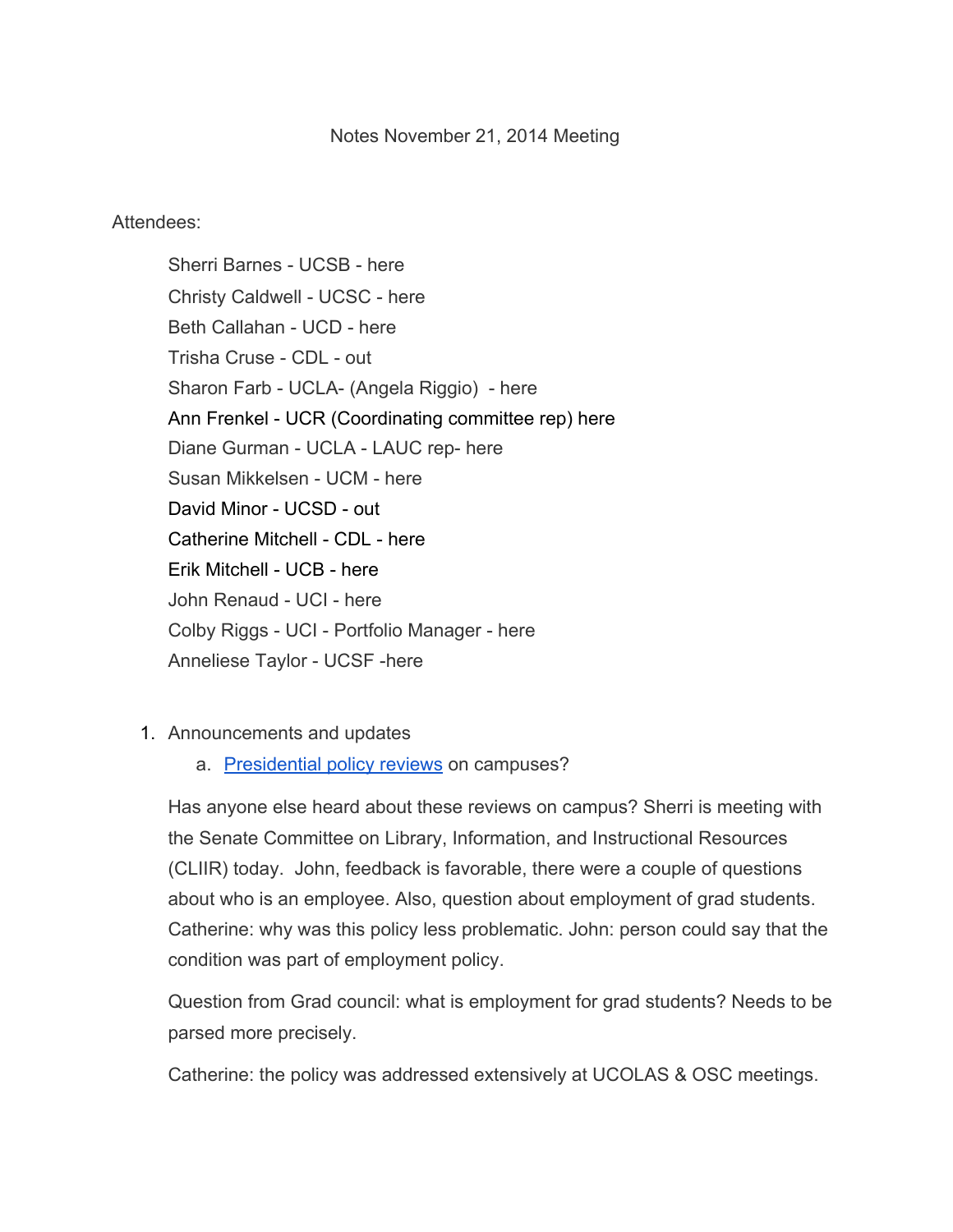Policy may cause confusion in wording. Waiver is a larger issue to be addressed regarding the policy and on the campuses. Who can sign a waiver? Who owns copyright and how does this impact the waiver question? (Ask Catherine for more information). There will be a formal response from UCOLAS and CDL, recommending language in the policy to address the issues without challenging the policy.

b. CC report (Ann)

Blog: Announcement: we have one & its up. It has content going back as well as moving forward. Anyone can use it as a communication vehicle, ask to be added to the admin (Marlo Young or Rosalie Lack) of the blog or send item to be posted. The blog is at [http://uclasblog1.wordpress.com/](http://www.google.com/url?q=http%3A%2F%2Fuclasblog1.wordpress.com%2F&sa=D&sntz=1&usg=AFQjCNGmbIJRWlSUHYTPNHjrMFqvNDTERw)

- i. UCLAS Assessment: draft report of initial findings is done, final report due 12/19/14. Response rate is tremendous, 75% from SAGs, CKGs 35%, CoUL 7? % & LAUC 64%
- ii. UCLAS chairs call: Blog, webinar discussion. Shared best practices of SAG & CLS meetings. Talked about work plans. Only 1 work plan received so far. Wikispaces is being opened up to all chairs & portfolio managers to share suitable information & documents.
- 2. Discussion topics
	- a. [workplan](https://www.google.com/url?q=https%3A%2F%2Fwiki.library.ucsf.edu%2Fpages%2Fviewpage.action%3Ftitle%3DTable%2B2%2B-%2BPortfolio%2B-%2B%2BAssess%2Band%2BMonitor%26spaceKey%3DUCLSAG1&sa=D&sntz=1&usg=AFQjCNFydMff28QeGuiaDp3kRlVeNslonQ) final discussion before due Dec. 1

What does this document need in order to be ready for CC Dec. 1st?

Workplans are living documents, can we just link to it? CC would like the workplan to be a snapshot of where we are now. CoUL needs to see how the individual goals relate to COUL's goals. 1 2 pages. Suggestion: not include goals 1 & 2 since they are related to us ( SAG1). Rearrange the table to put 1 & 2 at the end so we have only 1 document. clean up strike out.

Arrange our goals according to COUL goals? Yes. Colby will rearrange. Source will be the first column, in the order the goals are in the COUL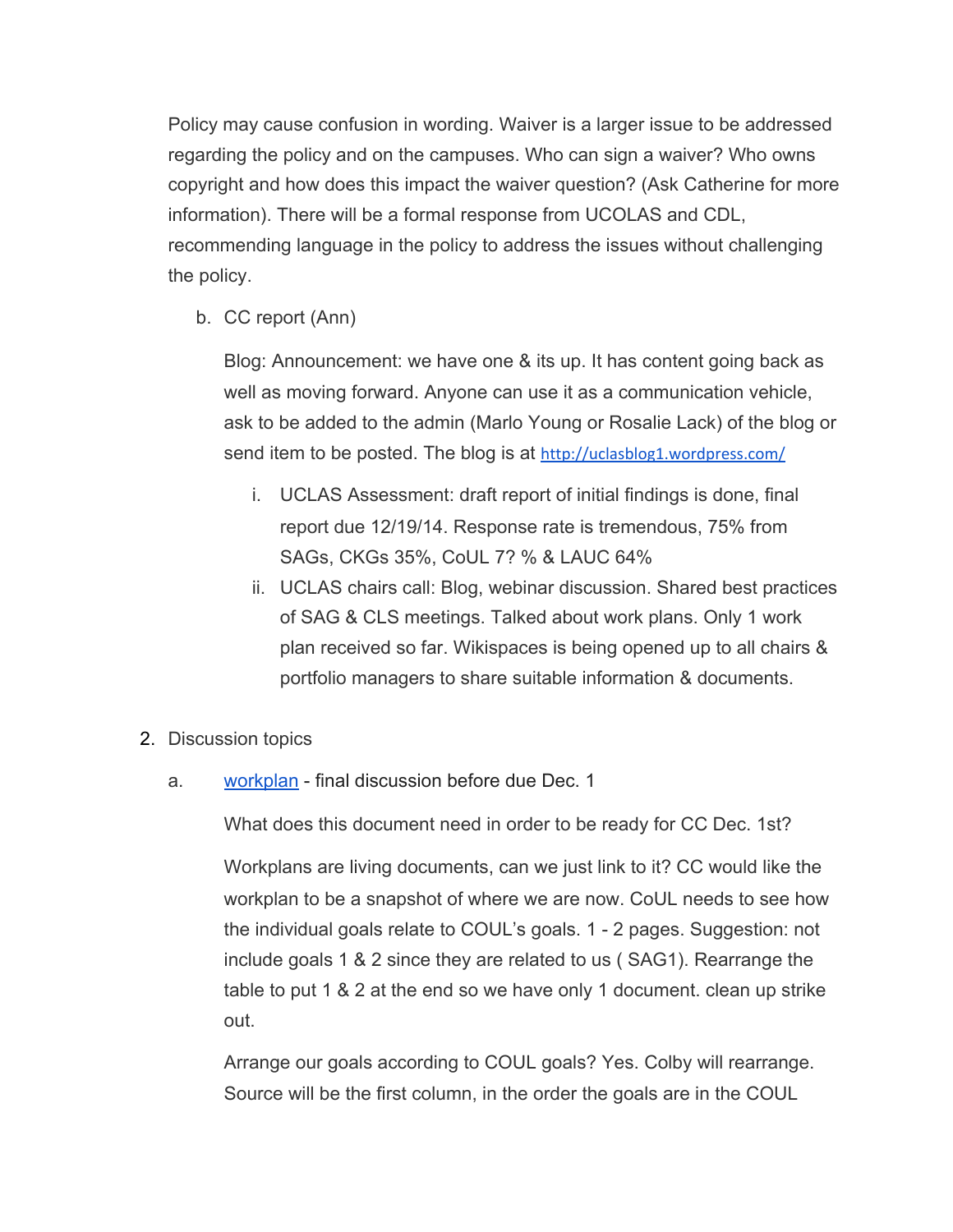document.

Need to tighten up the language & sentence structure.

For the workplan, we will produce a named document and attach it to the table that indicated this is a snapshot.

What does COUL want to see? For Goal 3, just the first sentence. target date: winter Q

Goal 4: who is lead for stakeholder document

Merge goal 5 & goal 6. Christy will take the lead on merger.

Goal 5: first sentence, target date: spring Q

Note: Changes were made dynamically to the wiki document.

b. [SAG1](https://docs.google.com/document/d/1S_jyZ6SdbnLPKMV1Ql2JB5xqJM9rMZ9-sDrxzNAcdLY/edit?usp=sharing) goals discussion

This is a Dec. 5th conversation, correct? Tabled for Dec 5th.

c. OSC 11/19 meeting update (Catherine)

## d. Orcid [project](https://docs.google.com/a/ucsc.edu/document/d/1N6XEwh-on6LSS6IXQiwe17Cd1IL13uIugG1P1JQPrpY/edit?usp=sharing) team charge discussion

Review project plan. Group met and built project plan, thanks Colby for help with the format.

Focus on campus outreach approach to ask "what is going on in campus" facilitate adoption, and write a state of adoption report. Team will address the cost issue. The team wants to make the team campus & CKG representative based, reach out to 2 CKGs with this call in mind. Campus reps do not have to be librarians, EM assumed that the rep would be those involved in steering ORCID adoption, faculty rep would be interesting, could happen for UCSB.

Has team thought of assessing faculty awareness of ORCID and the broader, overlapping topics? The team hasn't gotten to this discussion. Could provide logistical issues. Could we use the Statistics CKG to help with data collection and assessments? EM: great idea, fold into list of possible tasks and let team figure out to prioritize tasks.